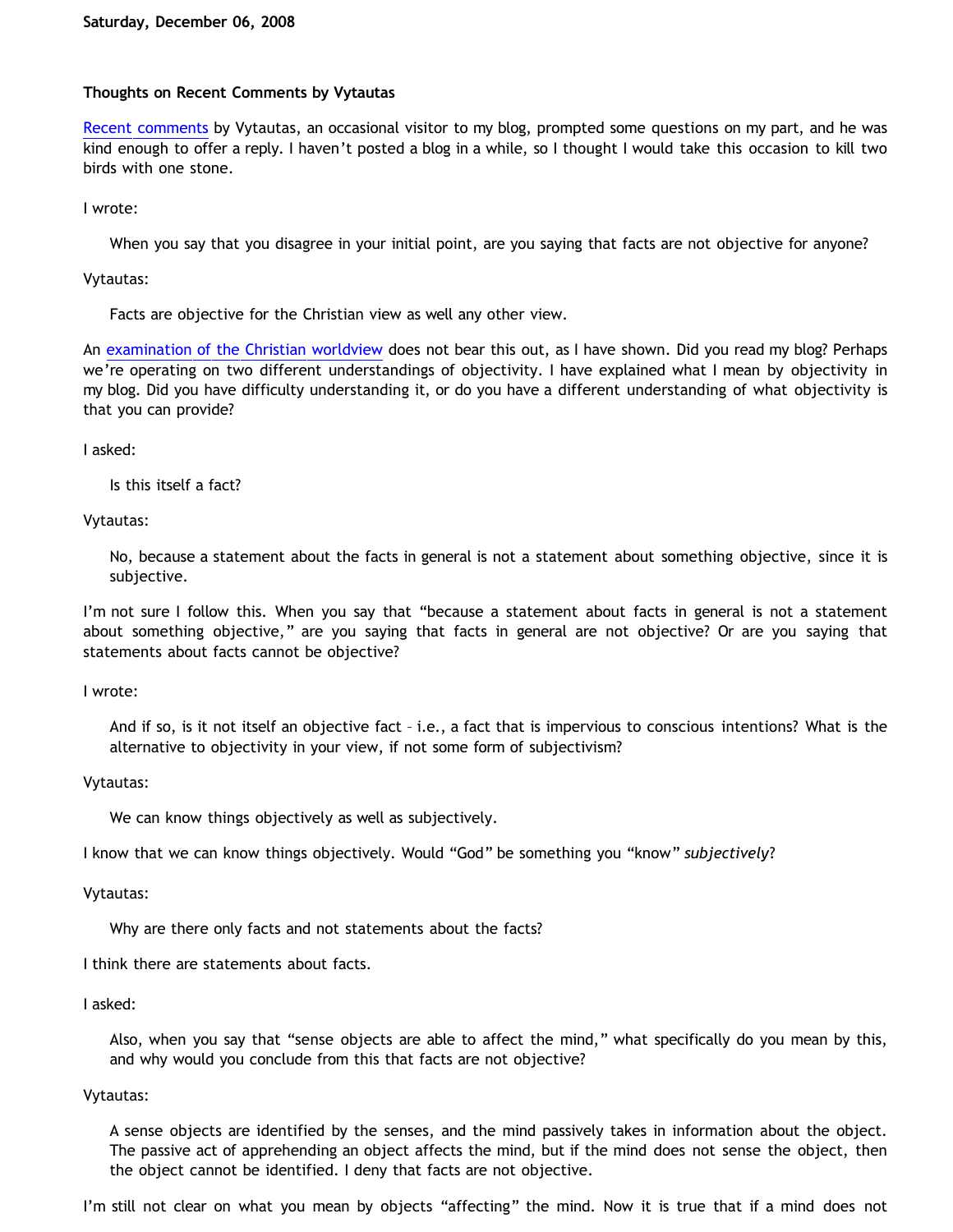perceive an object, it will not identify that object. However, sense objects are identified, not by the senses, but by the faculty of reason (specifically through conceptual integration). This is not a passive process. Conceptual integration is an active process. Perception is also an active process, but unlike conceptual integration, perception is not a \*volitional\* process, it is physiological, automatic. Both are active processes. What they do not do is \*create\* or \*alter\* the objects involved. The objects remain what they are regardless of who perceives them, how often they are perceived, what one calls them, or how one might miscategorize them. That's the primacy of existence: the objects of consciousness exist and are what they are independent of conscious activity. In the case of a god, however, whose will is said to possess the power to create objects "ex nihilo" (i.e., not from materials which already exist) and alter them according to its preferences and wishes, the primacy of existence does not hold. On the contrary, what we have here is the primacy of consciousness: objects exist and are what the ruling consciousness wants them to be. On this view, existence conforms to consciousness. It is a complete reversal of the primacy of existence. The outcome from such a view is that facts could not be objective, since they conform to the stipulations of a subject which allegedly has power to bring them into existence and reshape them at will. The Van Til quote which I gave in my blog confirms precisely this.

#### I wrote:

How does that follow? It sounds like you're suggesting that the mind functions optimally if there are no sense objects to begin with to "affect the mind." Anyway, some clarity on what you were trying to say here would be helpful, because as it stands now it's vague and unsubstantial.

#### Vytautas:

A mind has an intellect and a will. The intellect passively takes in information of the sense object, but the will must operate on the sense data to make it understandable.

Again, I do not think that the mind passively takes in information, since perception (the means by which we have awareness of objects existing independent of us) is an *active* process. You seem to agree that the mind does volitionally process that information, but when you say that "the will must operate on the sense data to make it understandable," what specifically do you mean here? What operation does the will perform on the sense data?

#### Vytautas:

If the facts are not objective, then all of reality as we perceive it would be subjective.

Ultimately this is the nature of reality as Christianity would have us believe, since it is a creation of consciousness and everything within it conforms to someone's will. You can't get more subjective than that.

#### I asked:

When you say that "God does not change [the fact that JF Kennedy died Nov. 22, 1963] in space-time because he [planned] this since the foundations of the world," specifically which fact are you talking about that your god "does not change"? That JFK is dead? Or that he died on a specific date?

#### Vytautas:

It is the fact that the assassination happened in history. The event is not repeatable because it all ready happened. Even if JFK rose from the dead, that fact would be a different from the historical fact. So the same historical event cannot happen twice.

Well, if you say so. I've heard other Christians make conflicting intimations as they seem to grant wider latitude to the notion of "God's sovereignty," sometimes even making much of the claim that the Christian god exists " out of time." Indeed, if I believed in an omnipotent being which is supposed to have created the whole universe and is said to rule over everything within it with a sovereign will, I don't know why I would believe that it could not change history once it's been made. What would prevent it from doing this?

#### I asked:

You claim that "only an irrational god" would change whichever fact is in question here, but why?

### Vytautas:

It is because an irrational god would change its plan when it is carried out.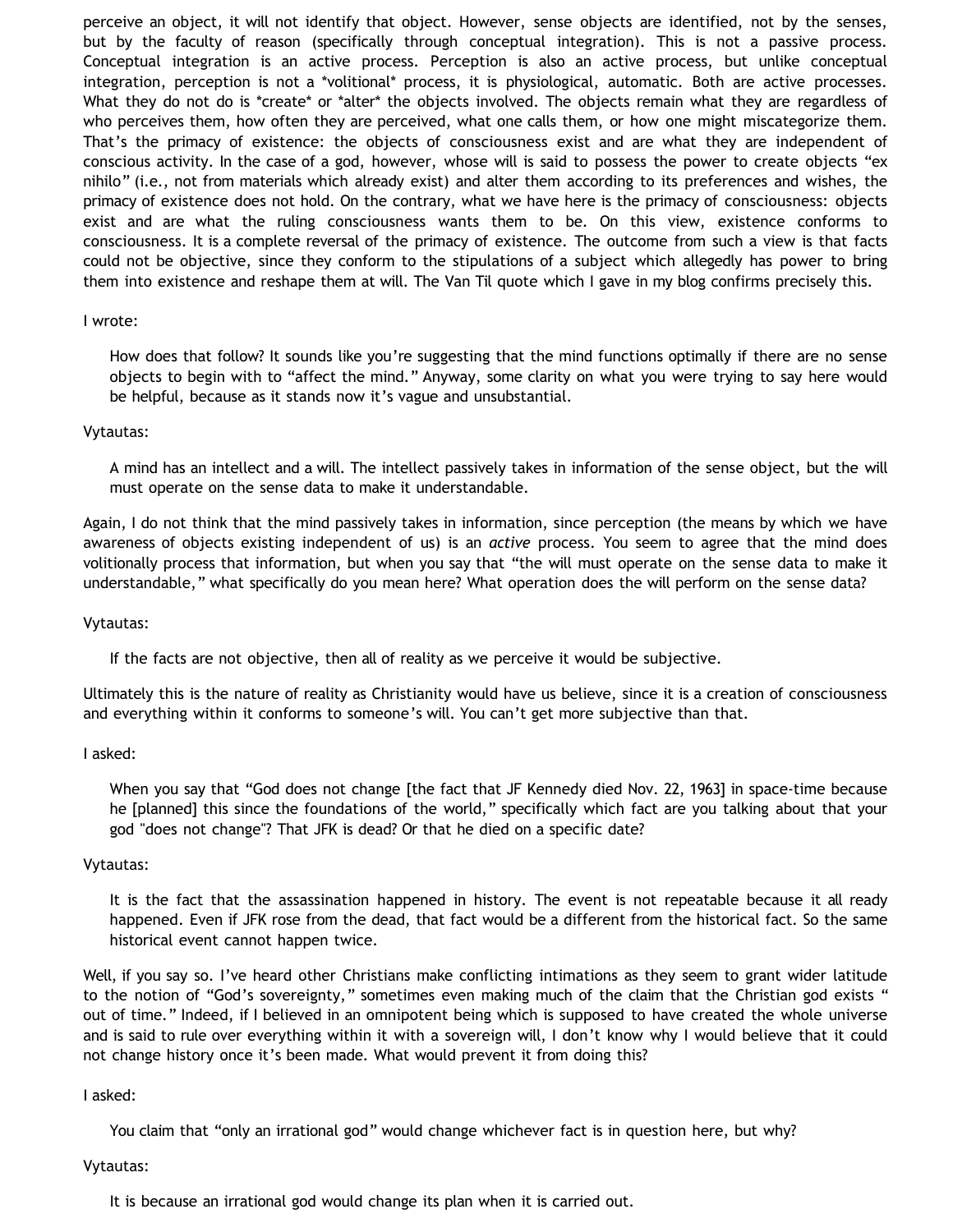Who said anything about *changing* a plan? Maybe the plan included resurrecting JFK, revising the date of his assassination, or deleting it from history, all along. I see no reason why a change of plan would be needed for any of these options. It would be very easy for an omnipotent god to do this, I would think. It could also make it " understandable," at the very least to itself, thus satisfying your criterion of rationality (see below). It would also be very easy to claim that it had planned such things from the very beginning.

# Vytautas:

An irrational god does not plan everything in advance so it does not know everything in advance.

I'm not sure why. Below you say that "irrational" means "not understandable," but I don't see anything "not understandable" about the situation you describe here. In fact, just by your description of it, I have understood it. There's nothing "not understandable" about not planning everything in advance or not knowing everything in advance.

## I wrote:

It seems that you would consider anything your god plans and does "rational," even if it involved resurrecting JFK or revising the date on which he was assassinated.

## Vytautas:

God is rational because he plans out history, but an irrational god is captive to his creation.

I'm trying to integrate this with how you defined 'rational' and 'irrational' below. So, to go by your definition, you're saying that "God is [understandable] because he plans out history, but a [not understandable] god is captive to his creation." Is that what you meant to say? I'm wondering how "rational" your position is, because the more you try to explain it, the harder and harder it is becoming to understand.

## Vytautas:

We only know history after the fact. So we don't know if God will resurrect JFK, but he will not revise the date on which he was assassinated because then God would be inconstant with what he has decreed.

If the Christian god had planned to revise the date on which JFK was assassinated, it wouldn't be "inconstant with what he has decreed." And unless you are the Christian god, you wouldn't have full knowledge of what it has decreed. Given Christianity's supernaturalism and its all-powerful, sovereign deity, there's no reason why it should be supposed impossible that JFK was originally assassinated in 1976 and the Christian god revised the date back to 1963. We wouldn't know either way unless your god wanted us to know. It seems quite unrealistic, on these presuppositions, for a finite, fallible and non-omniscient creature to say what an infinite, infallible, omniscient and omnipotent deity can or cannot do.

I asked:

Surely you believe that your god is capable of performing both alterations, no?

# Vytautas:

I deny that God is capable of performing both alterations, since it would make him irrational.

And according to what you say below, "irrational" is, on your view, apparently just a synonym for "not understandable." It's not at all clear why performing one of the alterations mentioned above would preserve your god's understandability, while performing the other (or both) wouldn't.

### I asked:

And if you believed your god had a purpose for resurrecting JFK or changing the date on which he was assassinated, would you call that "irrational"?

### Vytautas: